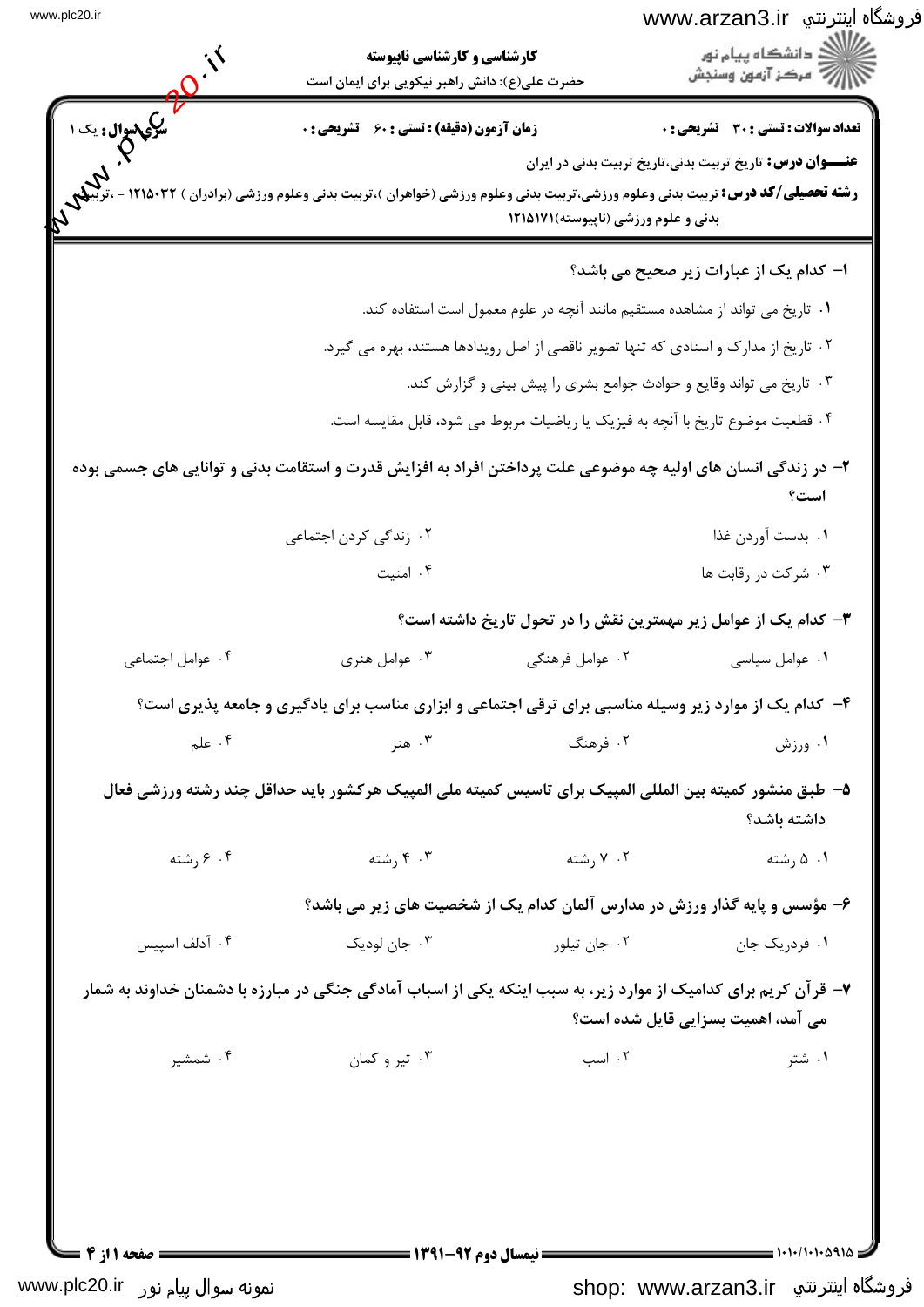## فروشگاه اینترنتی www.arzan3.ir

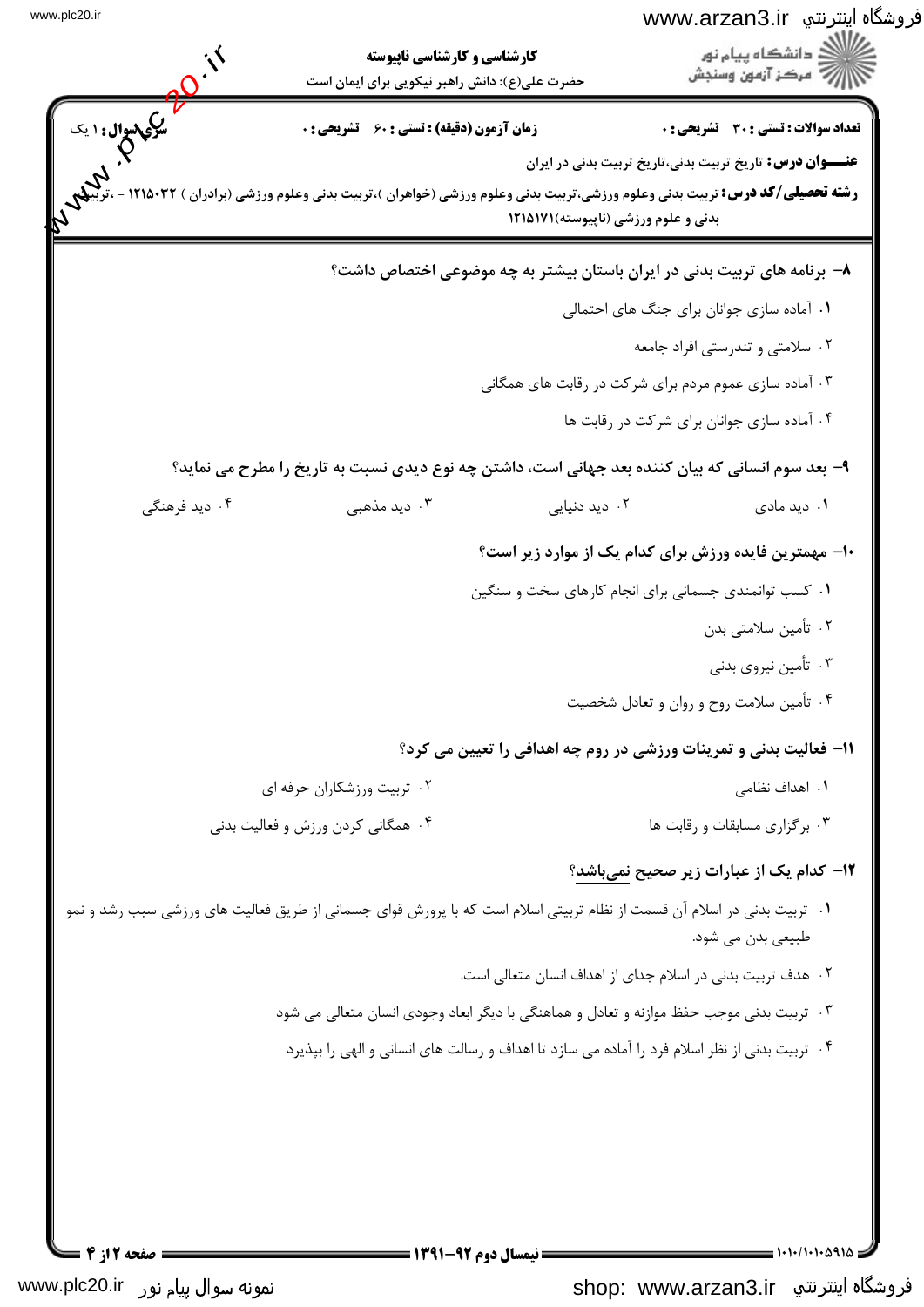| فروشگاه اینترنتی www.arzan3.ir |           |
|--------------------------------|-----------|
|                                | $\ddotsc$ |

|                                      | <b>کارشناسی و کارشناسی ناپیوسته</b><br>حضرت علی(ع): دانش راهبر نیکویی برای ایمان است |                                     | ڻ دانشگاه پيام نور<br>ر آمرڪز آزمون وسنڊش                                                                                                                                                          |
|--------------------------------------|--------------------------------------------------------------------------------------|-------------------------------------|----------------------------------------------------------------------------------------------------------------------------------------------------------------------------------------------------|
| ما سري سوال: ۱ يک<br>مرکم<br>م       | زمان آزمون (دقیقه) : تستی : 60 ٪ تشریحی : 0                                          |                                     | تعداد سوالات : تستي : 30 ٪ تشريحي : 0                                                                                                                                                              |
|                                      |                                                                                      | بدنی و علوم ورزشی (ناپیوسته)۱۲۱۵۱۷۱ | <b>عنـــوان درس:</b> تاریخ تربیت بدنی،تاریخ تربیت بدنی در ایران<br><b>رشته تحصیلی/کد درس:</b> تربیت بدنی وعلوم ورزشی،تربیت بدنی وعلوم ورزشی (خواهران )،تربیت بدنی وعلوم ورزشی (برادران ) ۱۲۱۵۰۳۲ - |
|                                      |                                                                                      |                                     | ۱۳- کدام یک از موارد زیر از مهمترین و اساسی ترین مشکلات ورزش در جهان سوم است؟                                                                                                                      |
|                                      |                                                                                      |                                     | ۰۱ مشکل انتخاب یا هماهنگی بین ورزش های سنتی و ورزش های مدرن                                                                                                                                        |
|                                      |                                                                                      |                                     | ۰۲ مشکل مالی در سازمان های ورزشی                                                                                                                                                                   |
|                                      |                                                                                      |                                     | ۰۳ عدم برنامه ریزی راهبردی در سازمان های ورزشی                                                                                                                                                     |
|                                      |                                                                                      |                                     | ۰۴ عدم اجرای صحیح برنامه های جهانی                                                                                                                                                                 |
|                                      |                                                                                      |                                     | ۱۴- پیامبر اسلام چه ورزشی را رکن اصلی استراتژی در تمرینات نظامی و اساس آمادگی رزمی می پنداشتند؟                                                                                                    |
| ۰۴ شمشیر بازی                        | ۰۳ شنا                                                                               | ۰۲ اسب دوانی                        | ۰۱ تیر اندازی                                                                                                                                                                                      |
|                                      |                                                                                      |                                     | ۱۵– در عصر طلایی آتن آموزش و پرورش بیشتر به چه عواملی تأکید داشت؟                                                                                                                                  |
| ۰۴ سلامتی بدن                        | ۰۳ قدرت بدنی                                                                         | ۰۲ تعالی فرد                        | ۰۱ نیروی بدنی                                                                                                                                                                                      |
|                                      |                                                                                      |                                     | ۱۶– هدف نهایی تربیت بدنی در دوره هومری کدام یک از موارد زیر است؟                                                                                                                                   |
|                                      | ۰۲ آموزش مهارت های بدنی                                                              |                                     | ۰۱ برگزاری جشن ها و مراسم ها                                                                                                                                                                       |
|                                      | ۰۴ پرورش مرد عمل                                                                     |                                     | ۰۳ افزایش توانایی بدن                                                                                                                                                                              |
|                                      |                                                                                      |                                     | ۱۷- کدام گروه از ورزش ها در چین باستان از اهمیت بیشتری برخوردار بوده است؟                                                                                                                          |
|                                      | ٠٢ كشتى-ارابه رانى- فوتبال- چوكان                                                    |                                     | ۰۱ شنا- شمشیربازی- کشتی- تیراندازی                                                                                                                                                                 |
|                                      | ۰۴ کشتی-ارابه رانی-فوتبال- ژیمناستیک                                                 |                                     | ۰۳ کشتی- فوتبال- تیراندازی- شنا- شمشیربازی                                                                                                                                                         |
|                                      |                                                                                      |                                     | ۱۸– دبیرستان ها و  دانشگاه های دارای باشگاه های ورزشی در ایتالیا با کمک مالی کدام یک از مؤسسات زیر اداره می شوند؟                                                                                  |
| ۰۴ اداره کل تربیت بدنی               | ۰۳ کمیته ملی المپیک                                                                  | ٠٢ وزارت ورزش                       | ٠١ سازمان تربيت بدنى                                                                                                                                                                               |
|                                      |                                                                                      |                                     | ۱۹- به گفته جرجی زیدان در کتاب ؒ تاریخ تمدن ؒ، مسلمین به چه ورزشی بیشتر اهمیت می دادند؟                                                                                                            |
| ۰۴ تیر اندازی                        | ۰۳ اسب دوانی                                                                         | ۰۲ شنا                              | ۰۱ شمشیر بازی                                                                                                                                                                                      |
|                                      |                                                                                      |                                     | <b>۲۰</b> - در چه دوره ای به طور شدید با ورزش و تربیت بدنی مخالفت شد؟                                                                                                                              |
| ۰۴ دوره شواليهگري                    | ۰۳ قرون وسطى                                                                         | ۰۲ اواخر امپراطوری روم              | ٠١ دوران ملوک الطوايفي                                                                                                                                                                             |
|                                      |                                                                                      |                                     | <b>۲۱</b> - کدام یک از موارد زیر ورزش ملی استرالیا می باشد؟                                                                                                                                        |
| ۰۴ فوتبال                            | ۰۳ هندبال                                                                            | ۰۲ واليبال                          | ٠١. بسكتبال                                                                                                                                                                                        |
| www.pnusoal.com<br>ـــ صفحه 3 از 4 = |                                                                                      |                                     |                                                                                                                                                                                                    |

نمونه سوال پیا<sub>م</sub> نور www.plc20.ir

shop: www.arzan3.ir فروشگاه اینترنتي